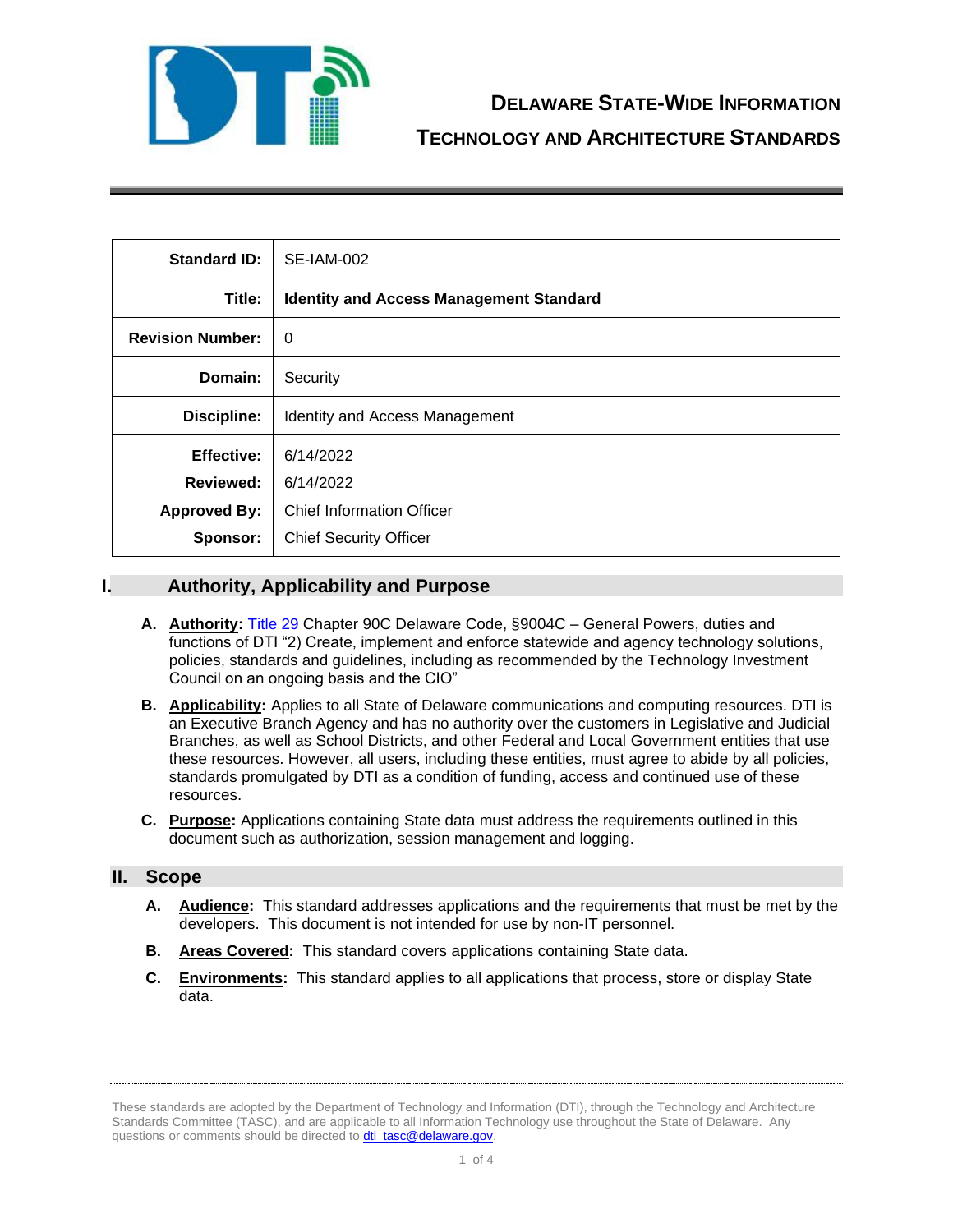

**DELAWARE STATE-WIDE INFORMATION**

**TECHNOLOGY AND ARCHITECTURE STANDARDS**

## **III. Process**

- **A. Adoption:** These standards have been adopted by the Department of Technology and Information (DTI) through the Technology and Architecture Standards Committee (TASC) and are applicable to all Information Technology use throughout the state of Delaware.
- **B. Revision:** Technology is constantly evolving; therefore, the standards will need to be regularly reviewed. It is the intent of the TASC to review this standard annually. The TASC is open to suggestions and comments from knowledgeable individuals within the state, although we ask that they be channeled through your Information Resource Manager (IRM).
- **C. Contractors:** Contractors or other third parties are required to comply with these standards when proposing technology solutions to DTI or other state entities. Failure to do so could result in rejection by the Delaware Technology Investment Council. For further guidance, or to seek review of a component that is not rated below, contact the TASC at [dti\\_tasc@delaware.gov.](mailto:dti_tasc@delaware.gov)
- **D. Implementation responsibility:** DTI and/or the organization's technical staff will implement these best practices during the course of normal business activities, including business case review, architectural review, project execution and the design, development, or support of systems.
- **E. Enforcement:** DTI will enforce these best practices during the course of normal business activities, including business case and architectural review of proposed projects and during the design, development, or support of systems. These best practices may also be enforced by others during the course of their normal business activities, including audits and design reviews.
- **F. Contact us:** Any questions or comments should be directed to [dti\\_tasc@delaware.gov.](mailto:dti_tasc@delaware.gov)

## **IV. Declarations**

#### **A. Declarations**

- 1. User authorization
	- o Must be OAuth/OpenID aware, compliant, and supported
	- o Must be System for Cross-domain Identity (SCIM) compliant
	- o Must support Role-based access authorization
	- o Must follow a Least Privilege User Access model
	- o Must demonstrate General Password and Authenticator Requirements
	- o Must have credential storage requirements
	- o Must have cryptographic Software and Device verifiers
	- o Must have Service Authentication and Out of Band Verifiers
	- o Must have Look-up Secret Verifiers and Credential Recovery requirements

These standards are adopted by the Department of Technology and Information (DTI), through the Technology and Architecture Standards Committee (TASC), and are applicable to all Information Technology use throughout the State of Delaware. Any questions or comments should be directed to **dti\_tasc@delaware.gov.**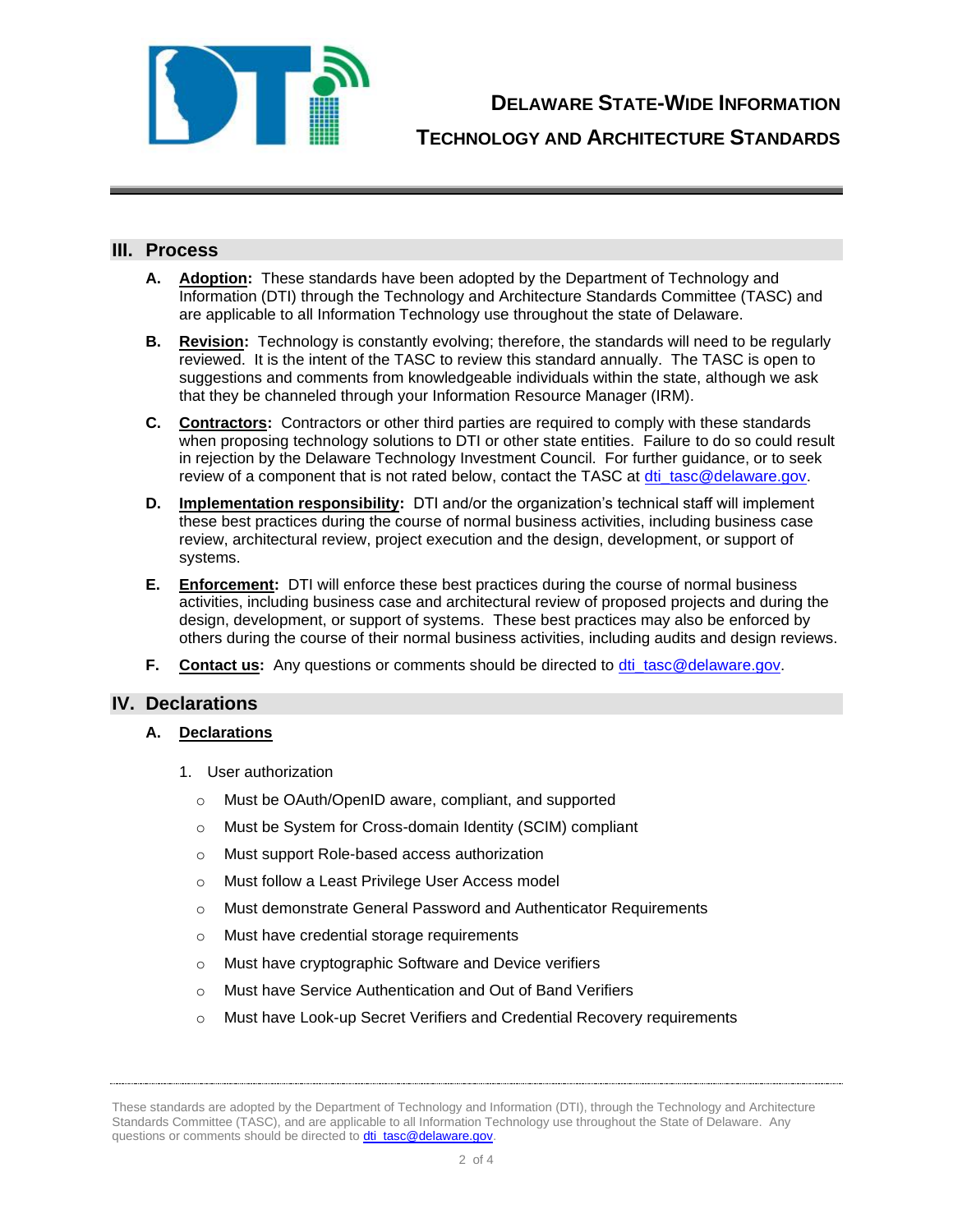

- 2. Session Management
	- $\circ$  Custom session management must not store session parameters on the client side, even if encrypted
	- $\circ$  User sessions must be cancelled at the moment a user logs out of the web application
	- $\circ$  Sessions must have a timeout set after a specified period of inactivity
	- o Sessions should have a secure flag set to prevent unauthorized viewing of session identifiers
	- o Sessions must be invalidated on user log out
	- o Session tokens must be sufficiently long and random
	- o Session cookies must have appropriately restricted paths
	- $\circ$  Sessions must not permit duplicate concurrent user sessions from different machines
	- o User must be able to see and terminate all sessions
	- o User must be prompted for session termination on password change
- 3. All security related activity must be logged such as
	- o Authentication
	- o Authorization and privilege use
	- o Create/Delete/Read/Change/Update
	- o Successful and failed application authentication attempts
	- o Application startups and shutdown
	- o Major application configuration changes
- 4. Logs with security related activity must contain
	- o Timestamp to NTP
	- o Event, status, and error codes, event severity where possible
	- o Service/command or application name
	- o User or system account associated with event; where are service account is used, the true user account must be captured too
	- o Connection source and destination
	- o Session ID, terminal session ID and user-agent details of browser or tool used
	- o Security Logs must not contain sensitive user information like PII (SSN, DOB) Bank Information (CC, Account information)
	- o Source and destination IPs, source and destination ports
	- o Payload size when possible

These standards are adopted by the Department of Technology and Information (DTI), through the Technology and Architecture Standards Committee (TASC), and are applicable to all Information Technology use throughout the State of Delaware. Any questions or comments should be directed to **dti\_tasc@delaware.gov**.